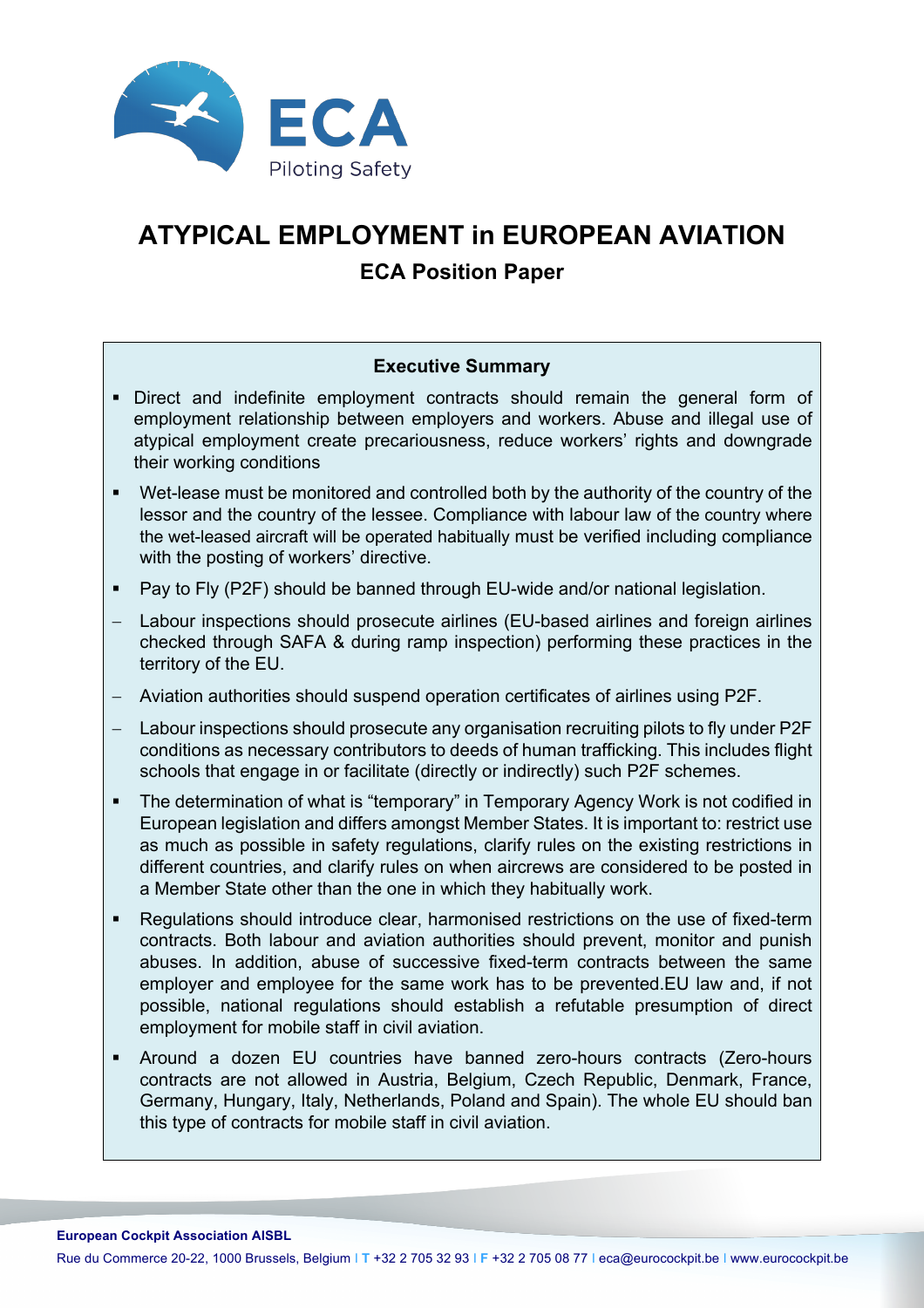**Atypical employment** refers to all forms of contractual relations between a company and a person for the provision of work that is not in the form of direct indefinite employment.<sup>1</sup>

Atypical employment is not necessarily illegal. It is the abuse of those contracts that is questionable: posting is legitimate if used temporarily and the worker comes back to the country of origin afterwards. However, it is not reasonable that posted workers stay posted indefinitely. After a reasonable period, the workers should either return to their home country or be employed under local conditions.

As stated in EU law<sup>2</sup>, direct and indefinite employment contracts are and should remain the general form of employment relationship between employers and workers. ECA condemns the abuse and illegal use of atypical employment as they create precariousness, reduce workers' rights and downgrade working conditions of those working both on atypical employment. Furthermore, indirectly, workers on typical employment also suffer from the unfair competition from atypically employed workers: "normal" worker's conditions are continuous pressure and they are obliged to increase productivity and accept concessions on their terms and conditions. Abuses or illegal use of atypical employment distort fair competition in the aviation market, lead to social dumping and, in the case of aviation, to Flags of Convenience.

Being a safety-critical industry, aviation is particularly sensitive to the interdependency of social/socio-economic and safety issues. As demonstrated by recent studies, atypical employment has an impact on safety: it influences operational decision-making of safety professionals, such as flight crew, and shapes safety culture in organisations, such as airlines. Concerns over such safety impacts have led to the European Aviation Safety Agency trigger work on how to mitigate against potential safety implications on new business & employment models.<sup>3</sup>

ECA urges airlines, national, European and international administrations to act with legislative, administrative and enforcement tools to strictly limit / ban atypical employment, including to combat abuses of such atypical employment, to create a framework protecting the rights and the working conditions of aircrews, and, ultimately to maintain aviation safety.

Concretely, ECA urges authorities to restrict / ban atypical employment in aviation and in particular to address abuses and illegal practices in the following forms of atypical employment:

<sup>1</sup> See definition in ILO, "Non-standard forms of employment", Geneva, 2015 p.1 ; and Gent University, 'Atypical Forms of Employment in the Aviation Sector', European Social Dialogue, European Commission, 2015, p. 6 https://www.eurocockpit.be/sites/default/files/report\_atypical\_employment\_in\_aviation\_15\_0212\_f.pdf ;

and London School of Economics, "European pilots' perceptions of safety culture in European Aviation" p. 35. https://www.futuresky-safety.eu/wp-content/uploads/2016/12/FSS\_P5\_LSE\_D5.4\_v2.0.pdf

<sup>2</sup> "The legislative action of the European Union in the area of employment law is based on the fundamental premise that contracts of indefinite duration are the general form of employment relationship". Opinion of Advocate General Szpunar in case C533/13 and Council Directive 1999/70.

<sup>3</sup> E.g. the Regulatory Advisory Group (RAG) subgroup on New Business Models, which produced a report in 2015 (see ECA comments https://www.eurocockpit.be/positions-publications/new-business-employmentforms-aviation ) and the EASA Industry Safety Promotion Group (ISPG) on new business models in aviation, which produced best practice guidelines in June 2017 (see https://www.easa.europa.eu/system/files/dfu/Practical%20Guide%20New%20Business%20Models%20Haz ards%20Mgt.pdf ).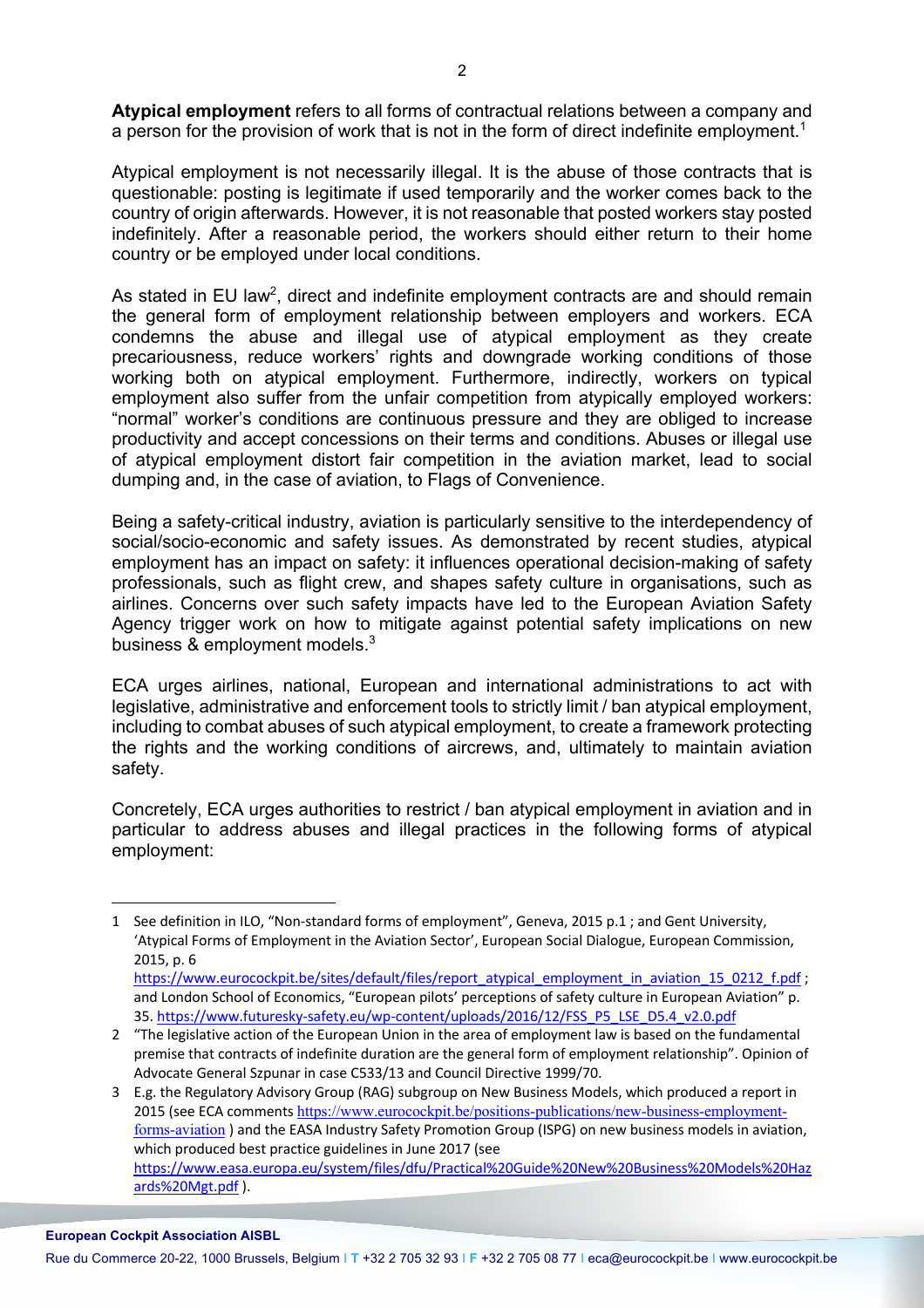#### **Wet Leasing**

• What is it?

A leasing arrangement whereby one airline (the lessor) provides an aircraft, complete crew, maintenance, and insurance (ACMI) to another airline or to other type of business acting as a broker of air travel (the lessee). The wet-leased aircraft remains registered in the Air Operators Certificate (AOC) of the lessor.

• What it does & when is it problematic?

Wet leasing was developed to provide airlines with aircraft in case of unexpected operational needs due to technical problems or seasonal activity peaks. While initially intended as a short-term and exceptional practice, wet leasing has been generalised and is now used regularly by numerous airlines which operate with a large proportion of wet leased aircraft, often on a long-term basis. Sometimes wet leased aircraft come from third countries.

### The risk is:

Empty shell companies (companies with no or only very few crews and therefore with no organisational stability and a sound safety culture that have no /only limited control of safety standards.

- Circumvention of local laws, especially labour law, as the crews on wet-leased aircraft may be subject to low labour standards of other countries.
- Proliferation of atypical employment forms, as the crews may often be on zerohours contracts, self-employed or otherwise atypically employed.
- What needs to be done?
	- Wet-lease has to be monitored and controlled both by the authority of the country of the lessor and the country of the lessee. Compliance with local labour law of the country where the wet-leased aircraft will be operated habitually must be verified including compliance with the posting of workers' directive.
	- Wet-lease of aircraft registered in third countries should be limited to cases where there is a lack of adequate aircraft on the EU market and no EU operators can offer the service. Currently, this prerequisite (preference of EU registered aircraft) only applies to seasonal and operational leasing contracts. This requirement must be extended to all types of wet-leasing arrangements (incl. exceptional circumstances).

### **Pay to Fly**

• What is it?

Also known as 'self-sponsored line training', Pay to Fly (P2F) is a new aviation industry practice whereby a professional pilot operates an aircraft on revenueearning commercial operation by paying for it. Pay to Fly is used – usually for young pilots – to complete the operator's initial type rating course, line training, and/or some post line training<sup>4</sup>.

• What it does & when is it problematic?

 $4$  There are two typical types of P2F, the one when the pilot pays a large amount of money for the initial type rating when entering an employment contract, and the other P2F model where a graduated pilot buys a number of flying hours (e.g. 500) at certain airlines with no employment contract & no pay involved.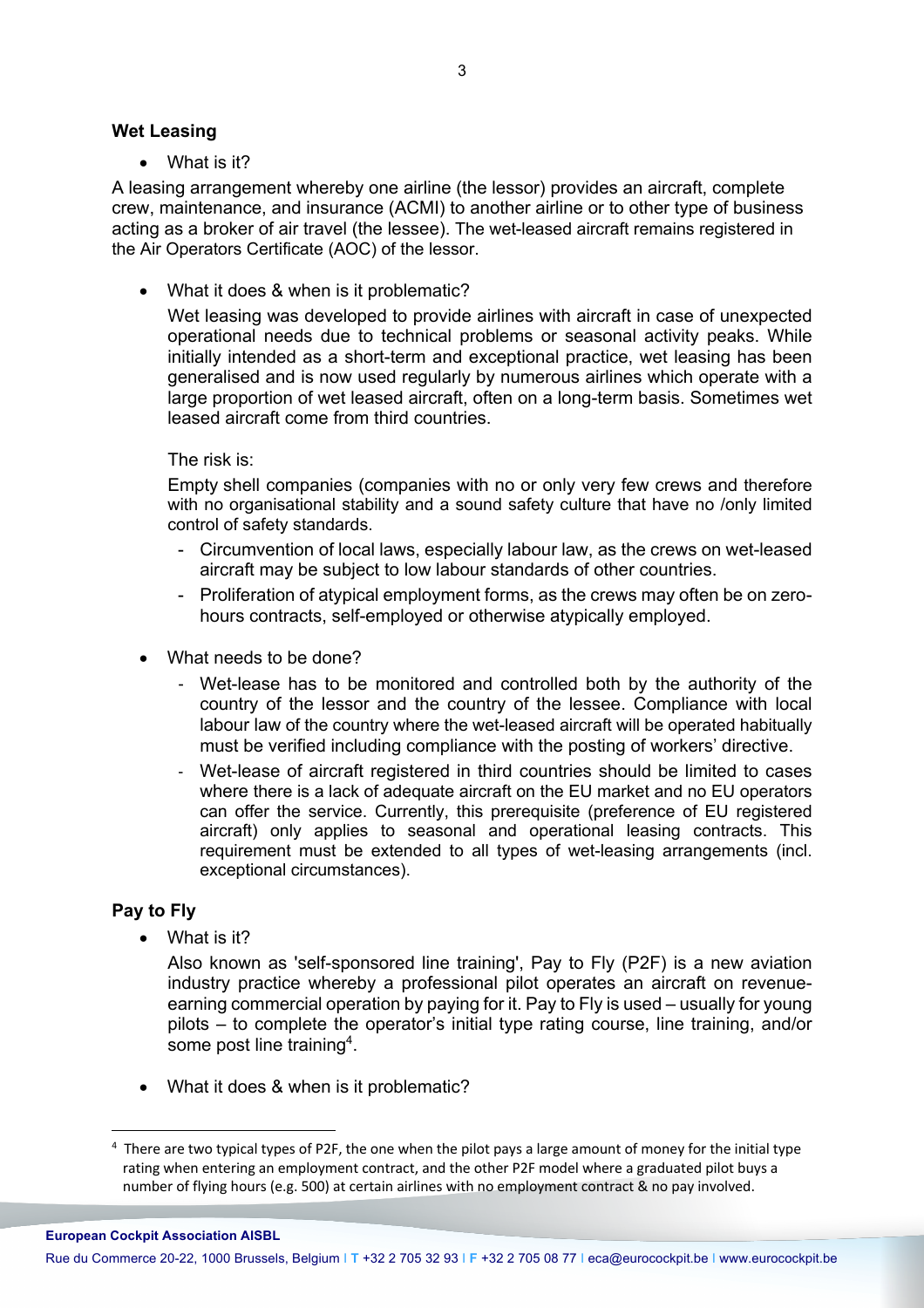A pilot that ends training from a flying school will have to be trained to work according to the specific operator rules and the operator specific types of aircraft. This requires an investment from companies into the training of their future flight crews, but at the risk that their employees leave once they have completed this training. In the past, all airlines had strategies to retain their young employees e.g. though 'bonding'. If fair & reasonable this is an acceptable practice<sup>5</sup>. Some airlines however stopped hiring pilots directly from flight schools and hire only experienced pilots. This has put a lot of pilots in a situation where they have qualifications (from their flight school) to be a pilot but they do not have the experience (i.e. flight hours, experience on a specific aircraft type etc.) that airlines now require because they do not want to do the investment anymore necessary for the initial training of their pilots.

Some airlines are taking advantage of this situation and have turned the need for pilots to obtain flying experience in order to be hired into a revenue activity: by making the pilots pay for acquiring experience in the airline's aircraft while working for that airline on regular revenue-earning flights. Payments are done directly to the airline or though arrangements with flight schools or financial institutions. The airline generally does not retain the Pay to Fly pilot, but hires directly another pilot on such a Pay to Fly scheme. Those airlines have triple profit: free workers, flexible arrangements and new revenue.

This practice is illegal in different ways $6$ :

- On labour standards, it is against the general principle that labour merits salary; it should therefore be considered forced labour.
- Pay to Fly cannot be considered as training since it is not performed under the continuous supervision of a trainer. Type ratings and operator conversion courses are specific to the 'tool' used by the operator (i.e. the aircraft) and an essential & necessary training for the conduct of the airline's business. The costs to train the pilot on a specific & particular tool used by the employer to perform its services should therefore be borne by the employer.
- A P2F scheme cannot be considered as training since the pilot is not guaranteed to stay and is, in the majority of the cases, replaced by another Pay to Fly pilot ('P2F chains').
- Sometimes P2F is not even used for line training, but instead just selling a block of flight hours – a practice that should follow the related procedures for chartering or leasing.
- It entails potential safety risks since the pilot's and the airline's only objective is to fly hours and make a number of take-offs and landings. This may have an impact on operational safety decision-making, on exerting professional judgement, as well as create a 'incentive/ to fly while unfit or fatigued.
- As fixed-term employment, its use should be prevented / prohibited, and an airline should not be allowed to consecutively use fixed-tem employees to replace other fix-term employees.

 $\overline{a}$ 

Rue du Commerce 20-22, 1000 Brussels, Belgium I **T** +32 2 705 32 93 I **F** +32 2 705 08 77 I eca@eurocockpit.be I www.eurocockpit.be

<sup>5</sup> Such bonding agreements usually foresee that the employee repays the cost of the training if he/she leaves the company before a certain reasonable time period. Such bond must be proportionate to the pilot's salary and productivity, and leave a reasonable income, proportionate to his/her skills.

<sup>6</sup> See also ECA Position Paper on P2F: http://eurocockpit.be/sites/default/files/2017-04/Pay-tofly%2C%20ECA%202015\_0.pdf .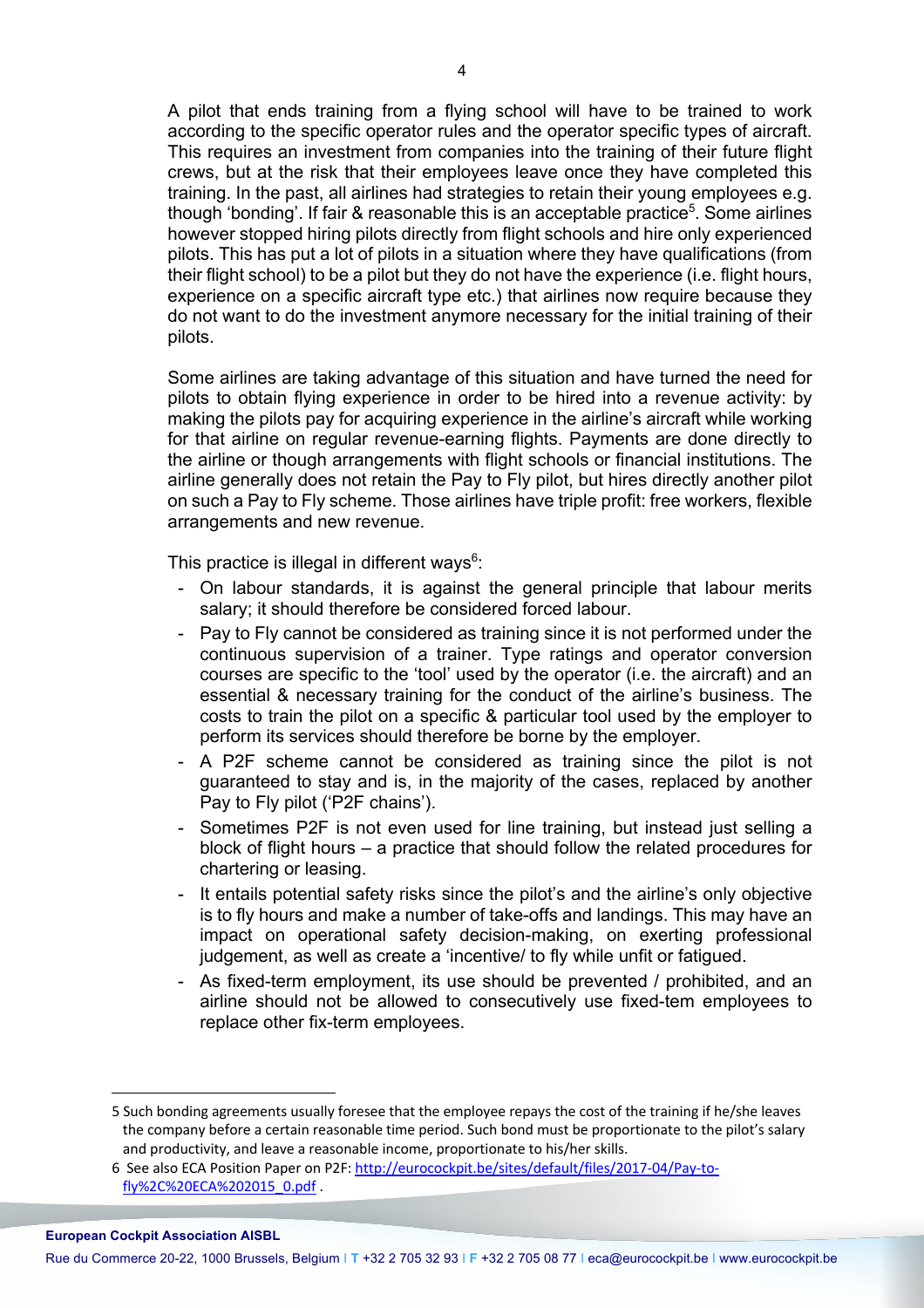- The pilot is in an awkward situation because s/he performs work and is at the disposal of an employer, but is at the same time the client of the airline as s/he is paying for occupying the seat of a co-pilot.
- What needs to be done?
	- Pay to Fly should be banned through EU-wide and/or national legislation. Labour inspections should prosecute airlines (EU-based airlines and foreign airlines checked through SAFA & during ramp inspection) performing these practices in the territory of the EU
	- Aviation authorities should suspend operation certificates of airlines using these types of contracts or arrangements.
	- Labour inspections should prosecute any organisation recruiting pilots to fly under these conditions as necessary contributors to deeds of human trafficking. This also includes flight schools that engage in or facilitate (directly or indirectly) such P2F schemes.

### **Temporary Agency Employment**

• What is it?

Temporary agency work (TAW) is a "three-way" or "triangular" relationship involving a worker, a company acting as a temporary work agency and a user company, whereby the agency employs the worker and places him or her at the disposition of the user company.

• What it does & when is it problematic?

The use of this form of employment relationships has resulted in the emergence of significant legal ambiguity due to its complex and increasingly internationalised nature – particularly within the aviation industry.

Not only does temporary agency work encompass both fixed-term work (incl. zerohours contracts and or self-employment; see below) and outsourcing, it can equally so result in the applicability of the Posting Directive.<sup>7</sup> Namely, if temporary work agencies provide workers to user undertakings / airlines in a different Member State, this can be qualified as the posting of workers, which sparks the applicability of the Posting Directive<sup>8</sup>.

Agency work contracts are becoming increasingly long-term or quasi-permanent in nature. Certain airlines do not hire crews anymore directly on indefinite contracts, but instead via 'temporary' agencies and for long periods, thereby replacing direct employment by such atypical employment forms. Terms and conditions of such contract agency pilots put pilots in a precarious situation with lower job security. The LSE study has also identified a negative impact on corporate safety culture.

• What needs to be done?

The determination of what is temporary is not codified in European legislation and may, again, differ on a Member State level. For this reason it is important to:

a) Restrict use as much as possible in safety regulations

 $\overline{a}$ 

Rue du Commerce 20-22, 1000 Brussels, Belgium I **T** +32 2 705 32 93 I **F** +32 2 705 08 77 I eca@eurocockpit.be I www.eurocockpit.be

<sup>7</sup> Directive 96/71/EC concerning the posting of workers in the framework of the provision of services 8 See Gent University study cited above, p. 29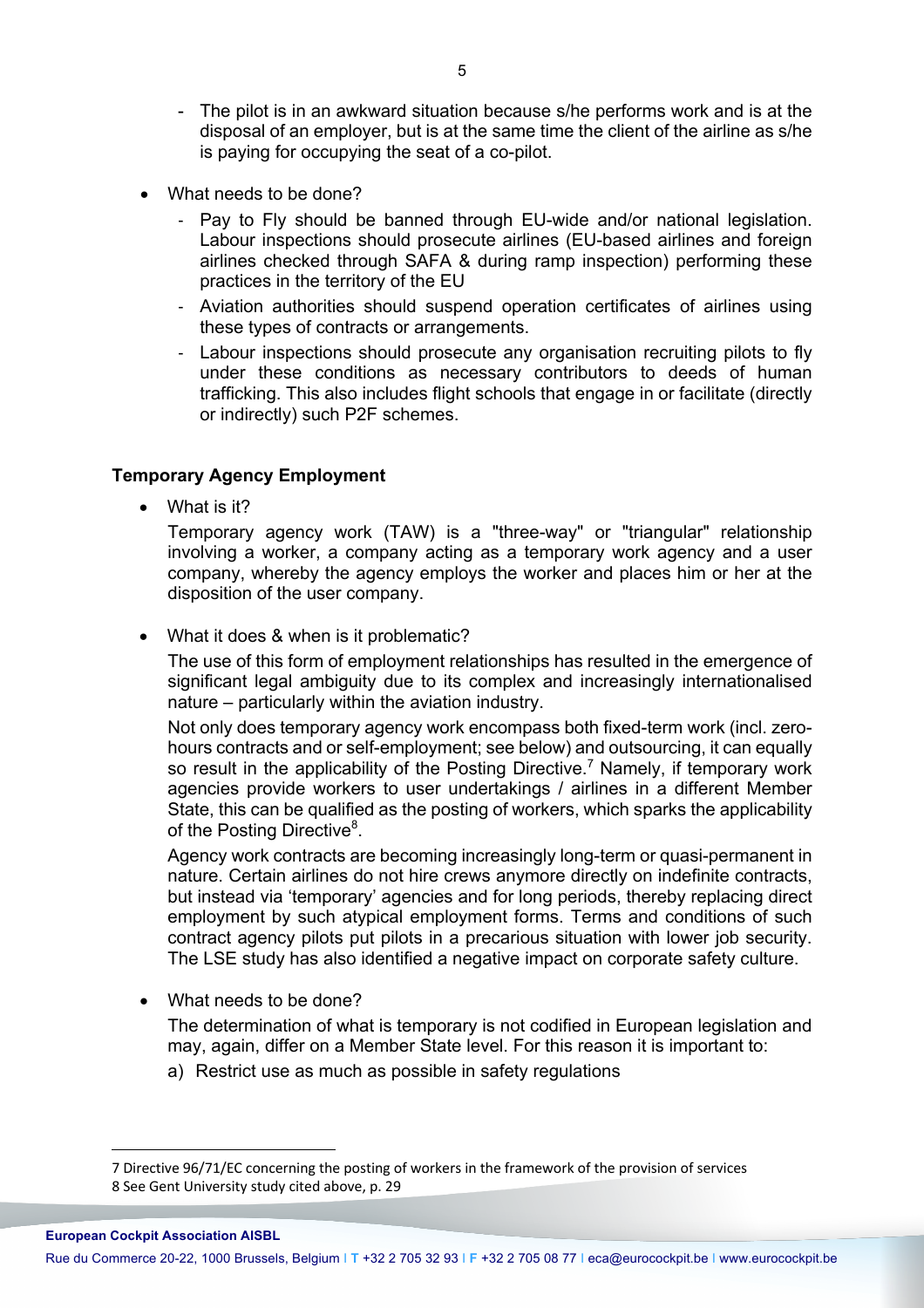- b) Clarify rules on the existing restrictions in different countries<sup>9</sup>.
- c) Clarify rules on when aircrews are considered to be posted in a Member State other than the one in which they habitually work.

### **Fixed-term contracts**

• What is it?

A fixed-term contract is a contract – between a pilot and an airline – for a definite duration.

• What it does?

Less access to training, lower protection in case of illnesses and maternity and to long term benefits from the employer; fixe-term workers are precarious by nature, can less easily defend their rights and their contracts can be easily stopped by the employer in case of dispute.

• What needs to be done?

EU law should introduce uniform specific restrictions on the use of fixed-term contracts in aviation.

Both labour and aviation authorities should prevent, monitor and punish abuses. In addition, abuse of successive fixed-term contracts between the same employer and employee for the same work has to be prevented.

## **Self-Employment**

• What is it?

There are different understandings and definitions of the term self-employment across countries, with a number of different subcategories defined<sup>10</sup>: for instance, according to (a) the legal status of the enterprise, (b) whether the business has employees or not (employers versus own-account workers) and/or (c) the sector in which the business operates (e.g. agriculture). Some countries also make the distinction between self-employed status and the status of 'dependent selfemployed' (e.g. Spain, Italy), where the self-employed person works for only one client. Others distinguish self-employment which is carried out in addition to paid employment (e.g. Belgium).

Many countries have developed criteria to determine what is legitimate selfemployment such as The Netherlands, Belgium and the United Kingdom. In the later, for example, the following criteria is used to determine legitimate selfemployment<sup>11</sup>:

- the person must run their own business and take responsibility for its success or failure;
- they must have several customers at the same time;

<sup>9</sup> For example, in Belgium, the law defines three situations in which temporary agency work is authorized: as a replacement for a permanent worker, temporary and exceptional peaks of work, and unusual work.

<sup>10</sup> European Commission, European Employment Observatory Review, "Self-employment in Europe" 2010, p.6.

<sup>11</sup> See « Self-employment in Europe » cited above, p. 7.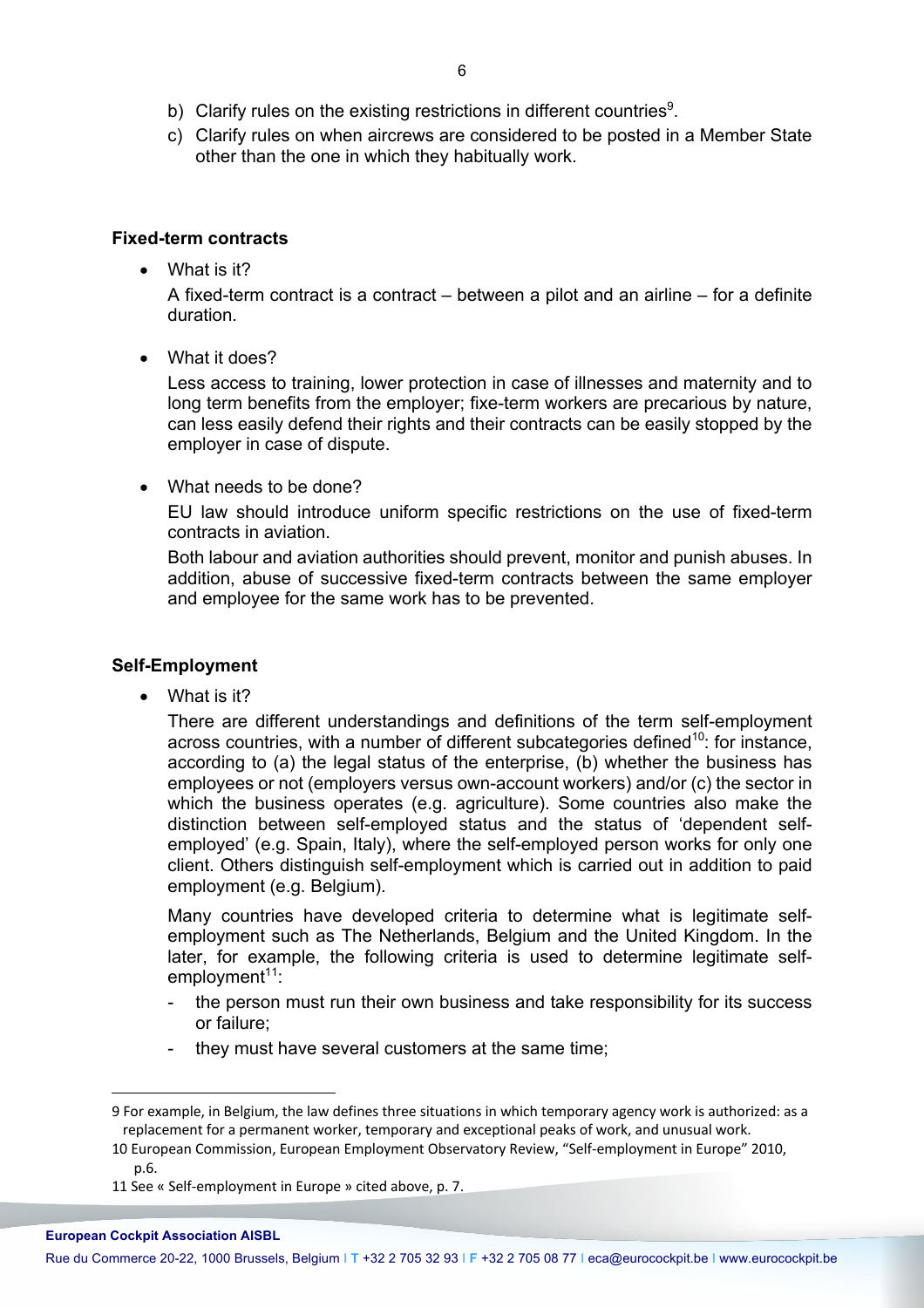- they can decide how, when and where to work;
- they are free to hire other people to do the work for them or help them at their own expense;
- they provide the main items of equipment to do the work.

Self-employment could be linked to – or sometimes be assimilated to – Zero-hour contracts.

• What it does?

Problem is not self-employment as such, but *bogus* self-employment: when a worker effectively performs its work as an employee but under a self-employed contract.

Bogus self-employment has a negative impact on European crew members:

- Less rights
- Pressure for cost reduction
- Less contributions for the social security.

For those reasons bogus self-employment distorts the internal market by providing an unfair competitive advantage to airlines having integrated in their business model a systematic use of bogus self-employment for their crewmembers.

The bogus self-employment changes the relationship between the airline and the pilot where the pilot's interest is that its contract is renewed and/or sufficient billable flight hours are provided by the airline 'client'. This leaves other considerations aside and having potential implications on safety and on the responsibility in case of accidents/incidents.12

The bogus self-employed pilot is deprived of any safeguards awarded to direct employees, whereas the same restrictions and rules are nevertheless imposed as for a direct employee. The latter entails that, despite being formally registered as self-employed, the crew members do not have any control with respect to remuneration, working time, holidays or place of employment. This renders their position vis-à-vis direct employees substantially more precarious and disadvantageous.

Moreover, bogus self-employment can arise via an intermediary such as a (temporary work) agency or, alternatively, directly vis-à-vis the employer. Employment relations constructed as such include at least three to four parties. Needless to say, this form of atypical contract is highly disadvantageous for an individual worker and places him or her in a particularly precarious employment situation.<sup>13</sup>

• What needs to be done?

EU law and, if not possible, national regulations should establish a refutable presumption of direct employment for mobile staff in civil aviation.

<sup>&</sup>lt;sup>12</sup> Reference to Ghent study?<br><sup>13</sup> Concrete reference to Ghent study, page ...